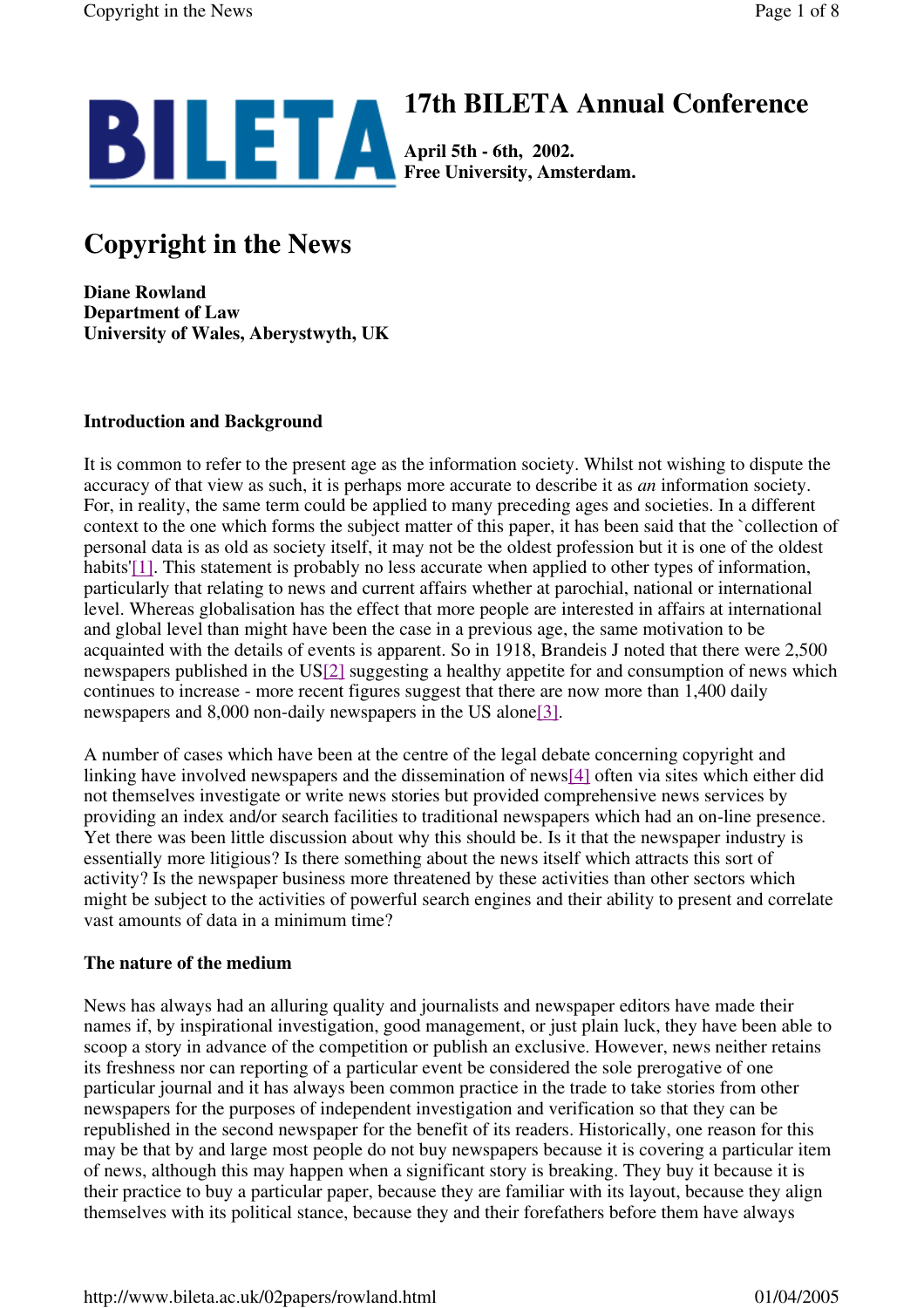bought that particular paper and so on. As with most sectors of the market there is evidence of significant brand loyalty.

Whereas newspaper will have to be selective about which items of `minor' news are included in that day's edition - a decision which will not only depend on the major news items which are significant that day but on the perceived interests of the readership at which the paper is aimed, there is an expectation from readers that items of major national or even global significance will be reported in some form by all news papers and that the coverage accorded will be reasonably proportional to the importance of the story for the readership. So when the World Trade Centre was attacked on September  $11<sup>th</sup>$ , it would have been a strange newspaper which did not send reporters to the scene, devote many pages to reports and articles about the incident itself, the political background, human interest stories and so on.

So far so obvious - it is rather trite, at this stage in their development, to point out how the Internet and World Wide Web have had a major impact on the quantity of information which can be easily made available to all those who can receive it in this form (an increasing number in all parts of the globe) both quickly and cheaply. But as we all know, it is not merely the communication of information which has been simplified but the manner in which that information can be presented to the recipient. In traditional print media, if customers buy a newspaper as a consequence of being attracted by the headline story, they will obviously also obtain a number of other stories, feature articles, editorial, advertisements, readers' letters etc. which they may or may not have an interest in.

In contrast, the volume of news generated and the propensity given for immediate and widespread dissemination of news (especially news of global significance) by means of computer networks has led to a whole new approach to news distribution and news retrieval. The mere act of putting the topic into either a general search engine or one on a dedicated news site on the WWW will give a plethora of reports on the same news item. Whether or not an increasing thirst for news fuelled the development of new products and services or whether these arose as a consequence of the particular properties of the medium is not clear, but it is beyond doubt that these features have allowed the development of novel services which cannot be easily replicated by newspapers publishing in traditional format. The fact that web based news services can offer a different type of news service can be very attractive to users and may itself increase the demand for access to information about news and current events.

The end result has been a major change in the way in which news is presented. It is now possible to track news as it is happening via the Web. Dedicated news sites may provide links to a multitude of other news sites, provide e-mail updates, `e-mail an article to a friend' services, and personalised services for topics of interest. Powerful search engines on these and other sites allow lists of news stories to be presented to the user with minimum effort and minus the other articles which would be an aspect of obtaining the same story in a traditional newspaper. Many, if not most, traditional newspapers also have an online presence which provide many of these services. However there are also an increasing number of sites which exist purely to provide a service to users by providing access to news stories from one URL[5] by giving a list of links to the on-line version of traditional newspapers, by providing links to stories of interest, dedicated search facilities and providing personalised updates for registered users. Other sites may operate similarly to a bulletin board allowing subscribers to post newsworthy articles of interest from other sources with or without criticism and comment. It is these new services which have more often been the target of litigation by established newspapers.

#### **The nature of the threat**

Newspapers are concerned that the services just described pose a threat to their legitimate business and some of the relevant issues were aired in *Los Angeles Times and Washington Post v Free Republic & ors*[6]. The Los Angeles Times and Washington Post are newspapers which publish in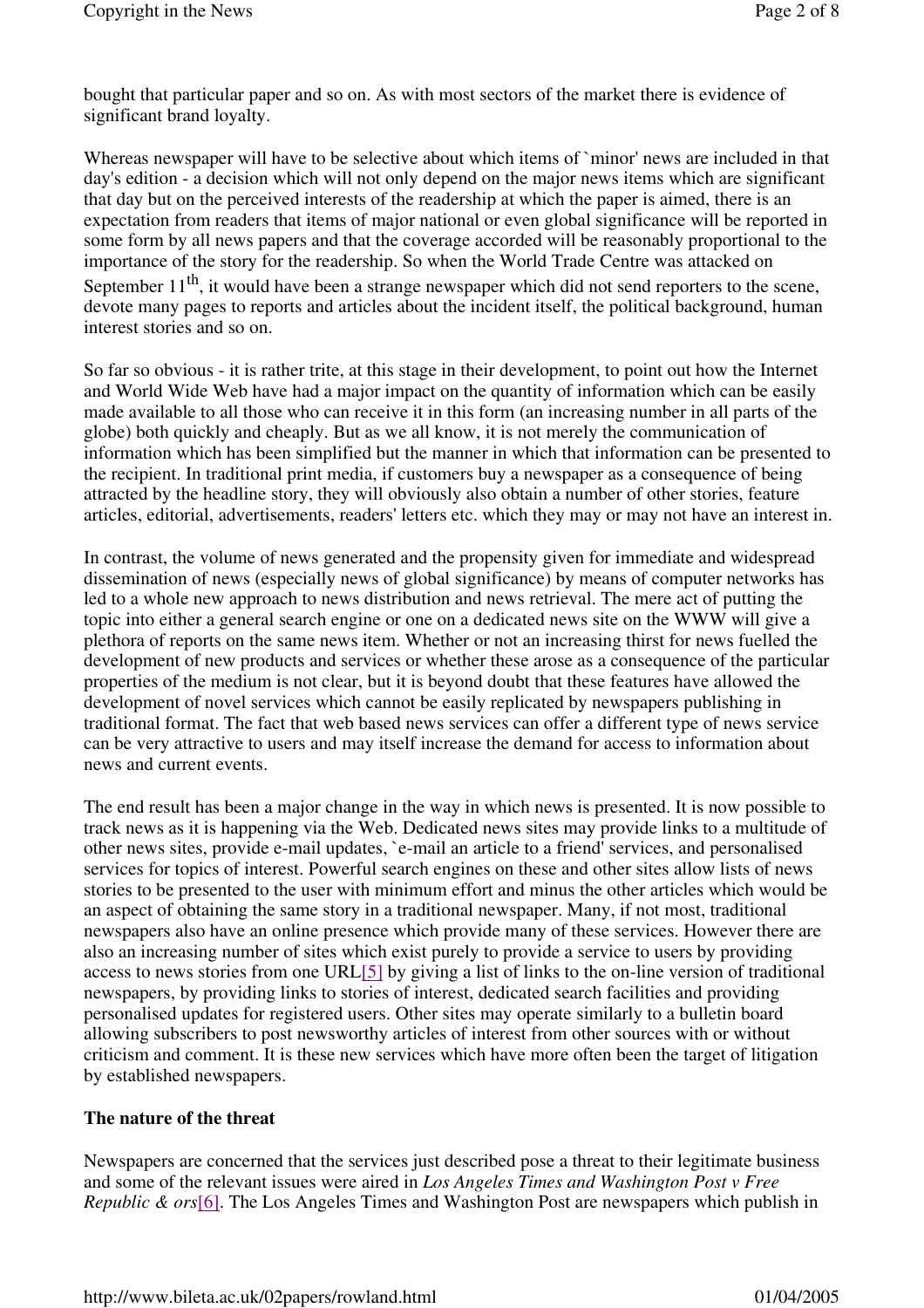traditional paper form and also have an on-line presence (www.latimes.com and www.washingtonpost.com). Free Republic is a bulletin board website whose members post articles of interest, often full text, with or without additional commentary. The websites of both the Los Angeles Times and Washington Post allow access to the current edition free of charge but there is a fee to read archived articles. In addition, further revenue is obtained from advertising and licensing. For its part Free Republic contended that its service was of benefit to the newspapers as it encouraged visitors to their home websites as a result of reading articles on the Free Republic site. The newspapers, however, asserted that they lost readers who read a particular article on the Free Republic site rather than reading the original on their site and that Free Republic were breaching the copyright in the original articles.

The court assessed the application of the fair use doctrine to this situation (discussed in more detail below) and, in so doing, explored the above contentions. The alleged purpose of posting to the Free Republic site was to `to facilitate discussion, criticism and comment by registered visitors' a purpose which the newspapers pointed out could be easily facilitated by a link to the original story. The Free Republic suggested that this could cause problems for `unsophisticated users' (an argument which the court found to be `unpersuasive') but that in any case links often expired as a result of archiving, as was the case here. There was evidence that a link had been provided to the *Jewish World Review* at its request and verbatim extracts were no longer posted from that publication, but this would not have been possible for the two newspapers in the case as maintaining a link after archiving would have meant that the bulletin board users would have had to pay a fee. On the issue of whether or not such a service encouraged demand for the original article or suppressed the market for the work, the Court did not accept, given the evidence of the number of hits on the Free Republic site and the fact that there was no need to pay for archive material from the Los Angeles Times and the Washington Post, that the activities of Free Republic did not have an effect on the market. There was also a direct loss of revenue arising from the reduced number of hits and consequent loss of advertising and licensing fees. But could this, on the other hand, be balanced by an actual benefit to the newspapers in encouraging visits to their websites? This was difficult to answer definitively as, although there was evidence that a significant number of hits to both the Los Angeles Times and Washington Post sites occurred after an access to the Free Republic site, it was not possible to quantify the reverse trend i.e. how many hits were diverted from both newspaper sites to use the Free Republic site instead.

Two other cases, those of *Washington Post Inc & o'rs v Totalnews Inc*[7] and *Algemen Dagblad BV & ors v Eureka Internetdiensten* (the `kranten.com case)[8], involved news sites which provided comprehensive links to a number of newspapers. This allows the person looking for coverage of a particular story to view reports from a number of different newspapers but with the convenience of only having to visit one site in the first instance. For the purposes of this paper one of the major factual distinctions between these two cases was that in the Totalnews case, the reports from other sites were presented to the user within a frame containing the Totalnews logo and advertising sold by Totalnews, whereas the kranten.com case users were provided with the required story via `deep' links [9], bypassing the home page of the publication in question. In addition, Eureka, the operator of the kranten.com site also provided a daily e-mail as a reader service with the latest news stories in the form of a list of these deep links.

On of the main issues with the use of frames is that they can deceive the reader as to the true origin of the material. The Totalnews case settled and the agreement appeared to accept that linking via frames to these stories was unacceptable and violated the newspapers' rights to exploit their own copyright material. A visit to the Totalnews site today shows that framing technology is still used in connection with some reports and stories but that, where this is so, every effort is made to alert the user to both the fact that the story is being retrieved from a remote site and the URL of that site. In the kranten.com case, on the other hand, the view of the court was that the existence of a site such as this was just as likely to have a promotional effect in attracting users to the newspapers' own web sites. Even though the deep links used by the allegedly offending site bypassed the home page (with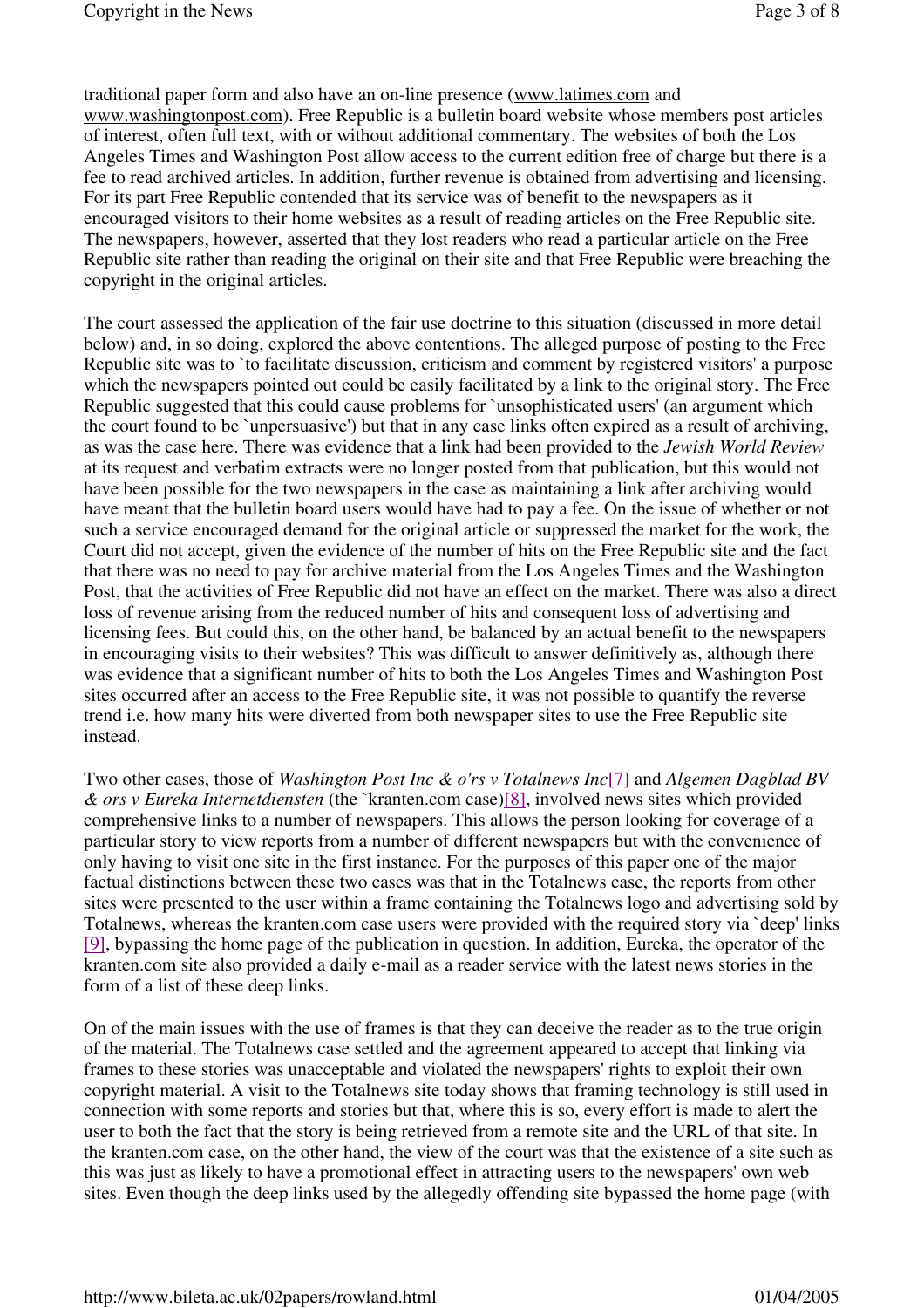consequent loss of revenue) this did not make that home page inaccessible.

So the apparent seriousness of the threat to the newspapers' business may depend on the nature of the site, whether it reposts articles, whether it presents the results in frames or via deep links. Are there other factors which might affect the number of hits on a newspaper's own site? Is it relevant at all that users might decide not to bother anyway if they had to pay for archived material for instance, whereas they might be happy to browse for free? This will probably depend on the purpose of the access, whether idle curiosity, necessary research, general interest etc. On the other hand, if a bulletin board along the lines of the Free Republic was dedicated to a specific theme, crime reports, financial matters, international affairs etc, this might have the propensity to make it the first port of call for the enthusiast providing the opportunity to access reports on the same story from a variety of news publications in different jurisdictions from the one site.

#### **The nature of the work**

The 1918 case of *International News Service v Associated Press*[10] concerned the use of news gathered by an agency by other publications. Although a case decided in a different era on equitable principles relating to unfair competition rather than copyright, the case concerns much discussion about the nature of news and the purported property interest in the news which still remains relevant. Pitney J pointed out that it was important to consider the dual character of news, whilst news articles might possess a literary quality, it was important that the substance of the information was distinguished from `the particular form or collocation of words in which it is communicated' but on the other hand `the news element - the information respecting current events contained in the literary production - is not the creation of the writer ... it is the history of the day.'[11] It was stressed that there was clearly no value in keeping news secret and that the greater the availability of news the greater the demand and that publication would be profitless (in all senses) if the `news is abandoned to the public for all purposes when published in the first newspaper $[12]$ . The nature of the investment of primary reporters and publishers of news stories was emphasised by the comment of Holmes J that `fresh news is got only by enterprise and expense'[13]. However Brandeis J, dissenting, felt that there was no basis for an implication that news could not be used gainfully in competition with the gatherer and that such activities had been made possible by `improvements in the means of transmitting intelligence.'

These comments underline the central issues which remain at the heart of the most recent cases in a different situation relating to improved transmission of intelligence. To what extent is news reporting capable of legal protection? Copyright law in the US was not well developed at the time of the above case but that is, of course, the legal device by which newspapers would now seek to assert its right to control dissemination of its reports and articles. Does copyright apply to newspapers in exactly the same way as to other literary works? The straightforward answer is clearly `yes'. Although news reports are based on facts which by themselves cannot be copyrighted, there will be copyright in the way those facts are expressed by a particular journalist and additional copyrights in the total compilation of the newspaper and the typographical lay-out. This simple answer masks a number of subtleties. First whether news reports being based on factual circumstances are less deserving of copyright protection than creative literary works, second whether there is an overriding public interest in disseminating the news and third the extent to which exceptions such as fair use and fair dealing apply to reproduction of news reports.

Many copyright regimes contain certain exemptions and limitations on the protection offered to news reports, so the first issue is a definitional one - what is news? Is it purely the `history of the day'? In *Feist Publications Inc v Rural Telephone Service Co*[14], the US Supreme Court suggested that `all facts - scientific, historical, biographical and news of the day ... are part of the public domain available to every person'. In other words the `news of the day' is not protected by copyright as such. But the Newspaper Association of America reacted angrily to the suggestion[15] that this meant that newspapers were not worthy of full protection under US copyright law because of the nature of the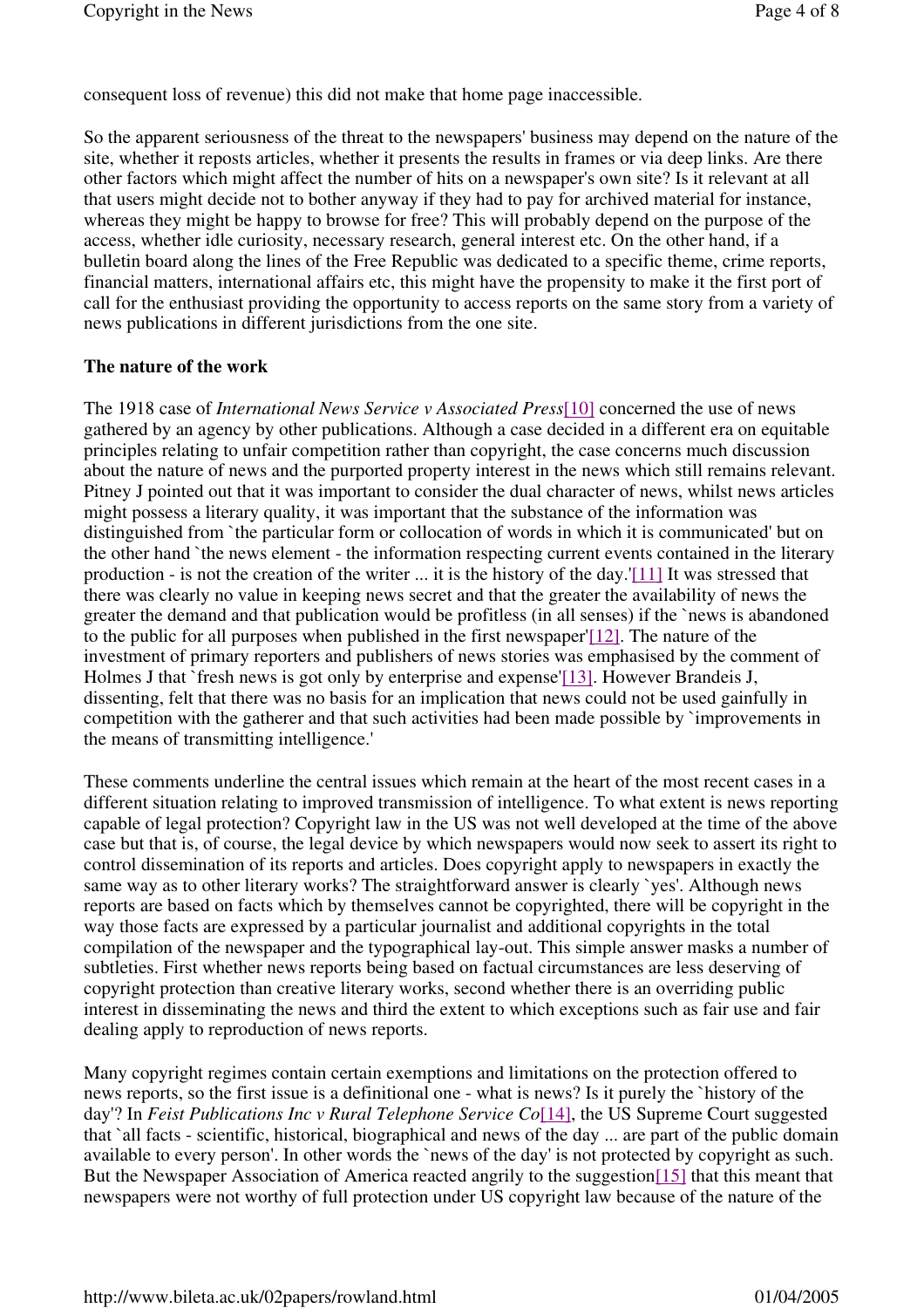information at issue and went on to underline its belief that newspapers were currently having their copyright infringed, particularly on the Internet, by the activities of the sites referred to above. [16]

It is common for fair use and fair dealing exceptions to copyright to include the purposes of reporting news or current events as a use which falls prima facie within these exceptions. In *Pro Sieben Media AG v Carlton UK Television*[17], Walker LJ commented that `reporting current events' was an expression of `wide and indefinite scope' and that little assistance was available from comparisons with other expressions such as `current affairs' or `news'. It was further suggested in *Newspaper Licensing Agency Ltd v M&S plc* [18] that the term `current events' was narrower than the term `news' and did not extend to matters of current interest which are not current events. It connoted a `public reporting of a recent newsworthy event' so while there may be no public interest in copying news reports purely for commercial purposes, a public interest could `be discerned in the public reporting of newsworthy current events.'

An additional factor is that newspapers do not merely report on the `news of the day' however defined. They may include feature articles which are closer to creative literary works as well as additional criticism and review. When the contents of newspapers are made available by other sites on the web, access is not restricted solely to those parts of the publication concerned with the news of the day.[19]

It also needs to be remembered that there are some additional factors which may also impinge on the dissemination of both the news and other contents of newspapers via independent websites. These include the widespread presumption, probably engendered by the use of newsgroups and similar sites that news provision is automatically available and shared. This is underlined by the fact that many of the major search engines provide their own news services. However this is not of course, to say that denial of copyright has become the custom and practice on the web. Far from it - the fact is that the wording of copyright statutes allows it to apply to this method of dissemination whether or not the new form of dissemination could have been in the original contemplation of the legislature..

#### **Fair use, fair dealing and other applications of copyright law**

The US Copyright Act, in 17 USC § 107, includes the purposes of criticisms, comment and news reporting as potential fair uses subject to a consideration of the purpose and character of the use, the nature of the copyrighted work, the amount and substantiality of the portion used and the effect on the potential market. These issues were considered therefore by the court in *Los Angeles Times and Washington Post v Free Republic*[20] in deciding whether Free Republic could rely on the fair use defence. The court held that three out of these four factors favoured the newspapers. The purpose and character of the use was not transformative[21] because the entirety or large portions of the work were copied, a factor which also meant that the third head weighed against fair use. Free Republic argued that the purpose of the site was to encourage comments on the manner in which news was presented i.e. to engage in criticism and comment. This might have justified long extracts but the evidence was that the comments were actually on the subject matter of the news itself and this could be accomplished without verbatim reproduction. It was not clear that Free Republic was itself operating the bulletin board for profit but the manner of operation nevertheless did allow users to avoid paying fees for certain items. In relation to the effect on the market, it was not necessary to show with certainty that future harm would result and weighing up the factors already discussed, the court would not accept that the effect on the capacity of the newspapers to exploit their market was only minimal. Notwithstanding the discussion above about the nature of news reports, the court in this case found that the content at issue was `predominantly factual' giving a stronger claim to fair use than if the works had been creative and fictional but this was the only factor which could support fair use in any way.

This judgment contains no real issues of novelty for copyright law - it does not seem in any way influenced by the medium of dissemination of the news but is a result of applying standard copyright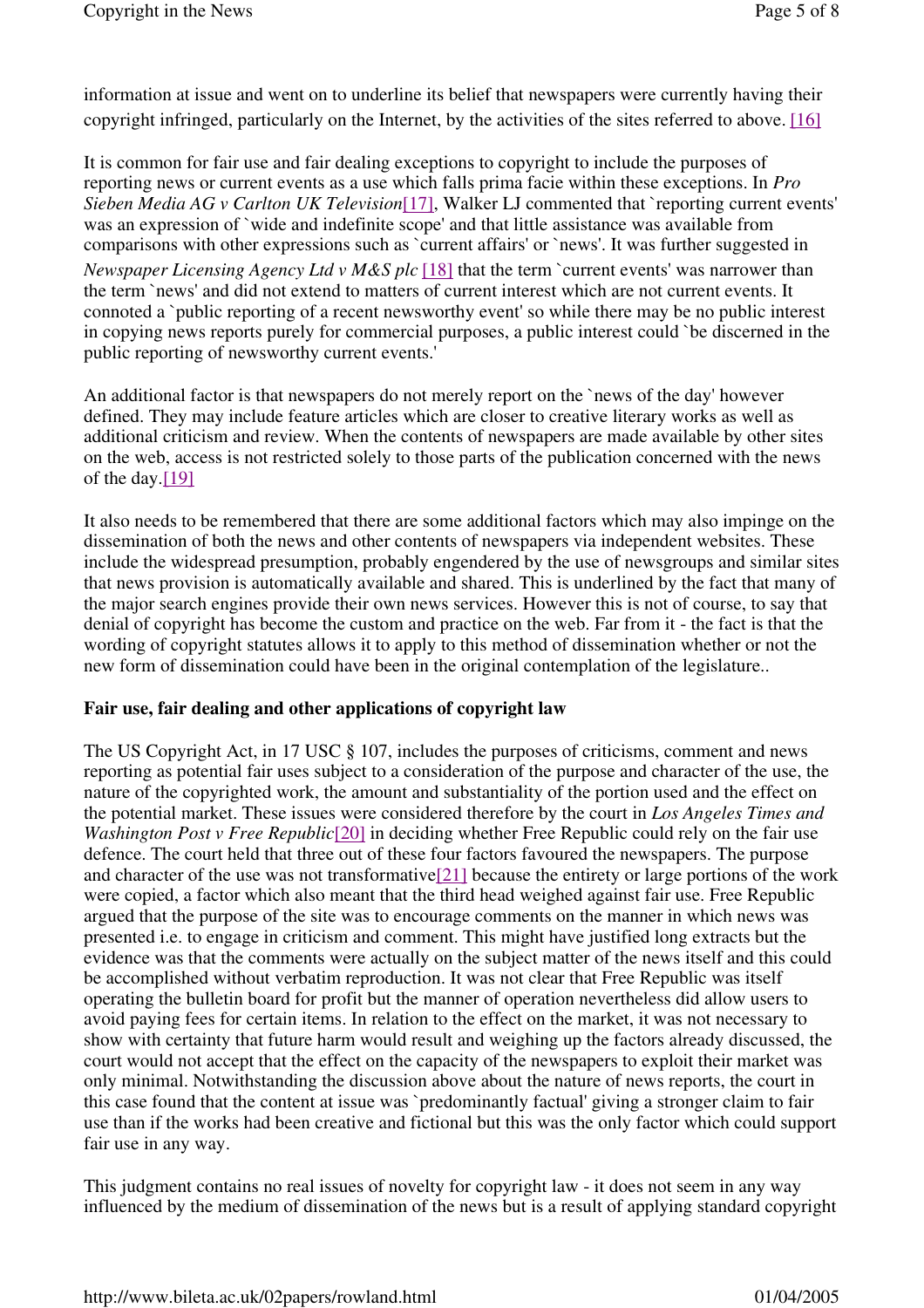principles to the specific situation. In comparison, the terms of the settlement agreement in *Washington Post Inc & o'rs v Totalnews Inc*[22] suggest that Totalnews accepted that its activities interfered with the right of the newspapers concerned to exploit their own copyright works. The use of framing technology in this case would not be argued as an issue so much of fair use as a creation of a new or derivative work which infringed the copyright in the original since the perception to the user created by the placing of the story within the frame of the Totalnews site is to suggest that it originates there and not with the original newspaper. However this could again be regarded as an application of basic copyright principles with no acknowledgement that the medium gives rise to any different issues[23].

A rather different view seems to pervade the judgment in the *Kranten.com* case.[24] As discussed already, the District Court of Rotterdam was not so easily convinced either that there was any breach of copyright or that the services provided on the kranten.com site interfered to any significant extent with the newspapers' commercial activities. In this case a search on the site would give a list of titles of news reports as deep hyperlinks to the newspapers' sites. The court tacitly supported the suggestion from Eureka, the operator of the kranten.com site, that hyperlinks were fundamental to the operation of the world wide web and agreed that they did not infringe copyright as the titles, of themselves, did not have sufficient original character. It further suggested that by placing them on the web, the newspaper gave implicit permission to use the titles as a hyperlink, a point which will be discussed further below. So the court did not find in favour of the newspapers in this case. It was noted also that deep links were in common use by search engines and the approach of the court in this case is compatible with the fact that creating lists via third party search engines does not seem to be a factor either way in compromising the newspapers rights of exploitation.

As this was a case which was heard in the European Union, the newspapers also alleged a violation of the database right provided by the Database Directive[25] for the compilation of the lists of titles of the reports.[26] However, neither was the court sympathetic to this argument. Like the court had been in *International News Service v Associated Press*, it was happy to accept that primary investigation and reporting were activities which required substantial investment, but that did not extend to drafting the list of titles which, in comparison, required neither a substantial qualitative nor quantitative investment.

#### **Conclusion**

What does all this mean for the dissemination of news via the Web? In terms of the courts' general attitude it might appear that to date, the European attitude might seem more sympathetic to new news services on the Web than their US counterparts. Whether or not, as stated in the *Kranten.com* case it is necessary to rely on an implied licence to link is a moot point since, as stated both in that case and in others in other jurisdictions, links are fundamental to the operation of the Web and also what makes it unique. There would be little point in having a site which had neither links to it nor from it since it could never be visited. If one analogy to a web site is with a poster on a wall then a licence to view seems an unnecessary device, especially with all that might potentially entail in determining the limits and terms of that licence. If there is a claim that the rights in a web site are more akin to a tangible property right (as borne out by the use of the word `visit' rather than `view') then perhaps the existence of such a licence is a more tenable idea.

Few newspapers would argue that other news gathering and reporting services could not pick up a story from a rival. The implied consent to do this has been accepted press custom and practice for many years as discussed in *Express Newspapers plc v News (UK) Ltd*[27] by reference to *Walter v Steinkopf*[28]. The fundamental issue seems to be much more an issue of ethics - is it fair that websites can provide a comprehensive news service as a free rider on the back of established newspapers? Whereas copyright law may be successfully applied to prevent certain types of activity such as the verbatim reproduction of articles, it may not provide the required remedy where the web site provides a clear indication of the links it is making and the fact that these are hosted elsewhere.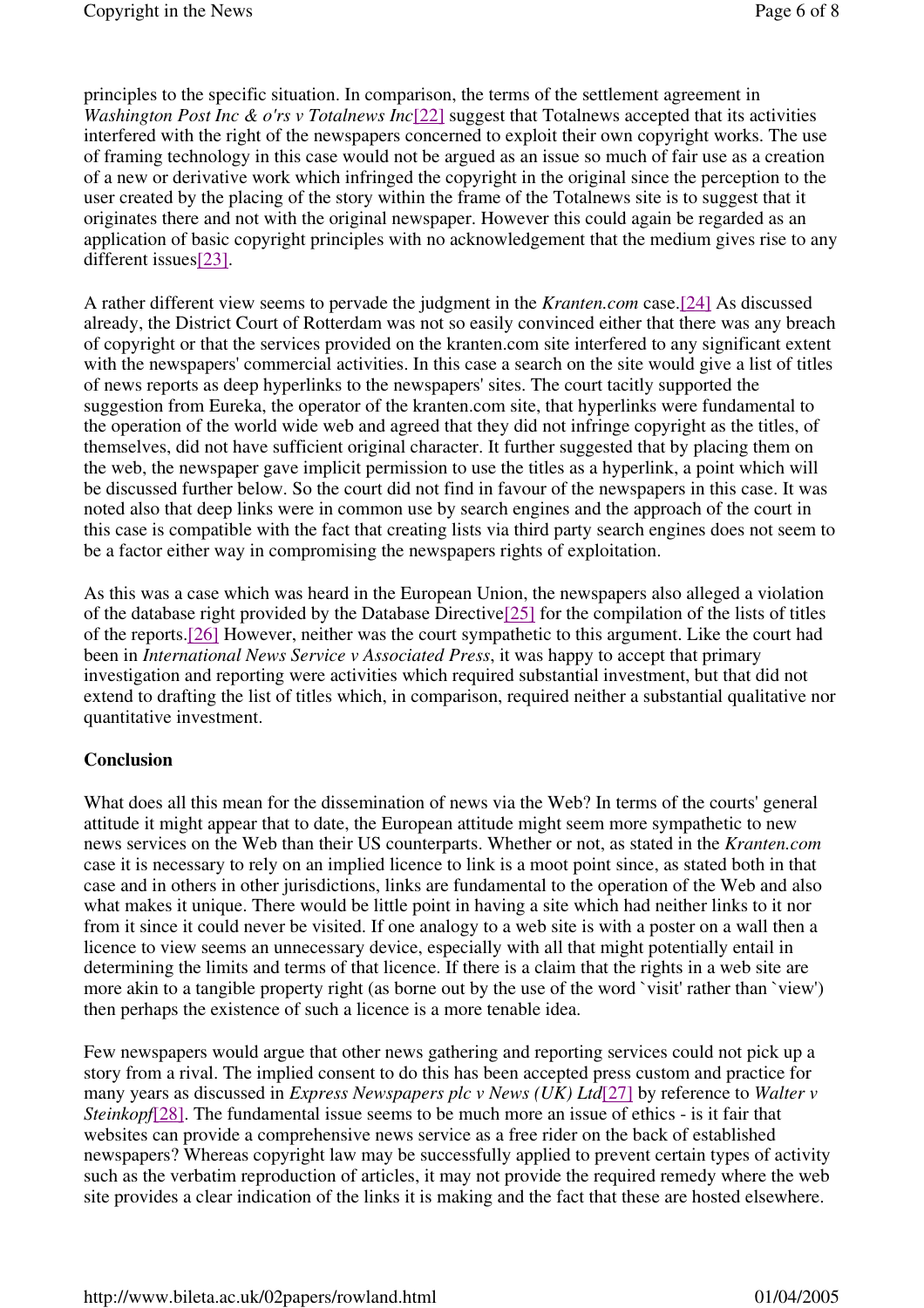Newspapers would appear to have two possible solutions available. The first is to attempt to provide novel services themselves which will attract users. Many already do this and `e-mail an article to a friend' services are particularly common although there appears to be no prohibition on further widespread distribution. Neither is the recipient of the article necessarily alerted to any terms and conditions of use which might pertain to the article which they have received. The second is to make use of technological devices to stop the creation of such rival websites. This was a further factor in the *Kranten.com* judgment since it was observed that it would have been open to the newspapers to prevent the deep linking they were complaining of by technical means but that they had not done so. The use of technological devices to safeguard copyright works has been sanctioned in the US by the Digital Millennium Copyright Act[29] and in Europe by the Copyright Directive[30], strict enforcement of which could potentially militate against the rights of those who traditionally could rely on fair use and fair dealing defences.

The world wide web provides the means and the mechanism for providing a more comprehensive, complete and contemporary news service than has ever been possible before. Established newspapers need to ensure that they do not miss out on this opportunity by crying `foul' whenever they perceive that their traditional market is threatened by new products and services. On the other hand the increased use of copy protection devices, supported by legal provisions such as the DMCA and the Copyright Directive may have the effect of stifling this new market.

[1] Earl Ferrers Hansard col 37, 11 October 1993.

[2] *International News Service v Associated Press* 248 US 215, 248.

[3] Newspaper Association of America March 2000.

[4] The first of these was *Shetland Times v Wills* [1997] SLT 669, [1997] FSR 604. See discussion in K.J. Campbell `Copyright on the Internet: The view from Shetland' [1997] EIPR 255, J.P. Connolly and S. Cameron `Fair Dealing in Webbed Links of Shetland Yarn' [1998] JILT elj.warwick.ac.uk/jilt/copyright/98\_2conn.html, H.L. MacQueen `Copyright in Cyberspace*: Shetland Times v Wills'* [1998] JBL 297. For its significance generally in relation to the development of the law on linking see D. Rowland and A. Campbell `Content and Access Agreements - an analysis of some of the legal issues arising from linking and framing' forthcoming ((2002) 17 International Review of Law Computers and Technology)

[5] See e.g. www.totalnews.com

[6] CV 98-7840 MMM CD Cal. (2000)

[7] 97 Civ. 1190 (PKL) SDNY (1997) The case settled but details of the complaint, which alleges 8 other grounds of unlawful conduct in addition to copyright infringement, can be accessed at <www.jmls.edu/cyber/cases/total1.html>.

[8] Case 139609/K GZA 00-846 22 August 2000, www.ivir.nl/rechtspraak/kranten.comenglish.html

[9] Such deep links were the issue at the heart of *Shetland Times v Wills* supra n. 3.

[10] 248 US 215, supra n. 1.

[11] ibid 234.